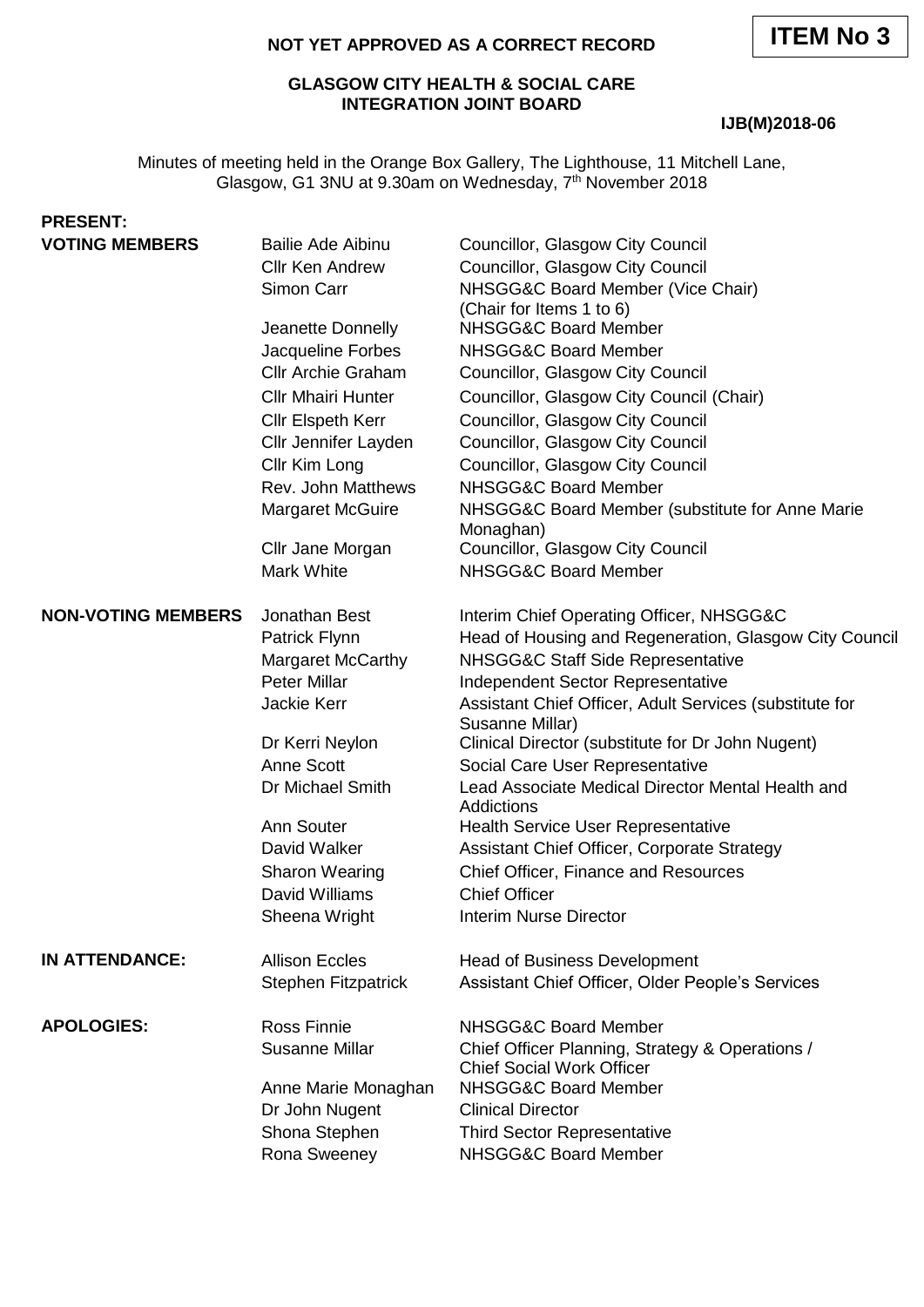|    |                                                                                                                                                                                                                                                                                                                                                                                                                                                                                                                                                                                                                | <b>ACTION</b>         |
|----|----------------------------------------------------------------------------------------------------------------------------------------------------------------------------------------------------------------------------------------------------------------------------------------------------------------------------------------------------------------------------------------------------------------------------------------------------------------------------------------------------------------------------------------------------------------------------------------------------------------|-----------------------|
| 1. | <b>DECLARATION OF INTERESTS</b>                                                                                                                                                                                                                                                                                                                                                                                                                                                                                                                                                                                |                       |
|    | The following declarations of interest were raised:                                                                                                                                                                                                                                                                                                                                                                                                                                                                                                                                                            |                       |
|    | Margaret McGuire, as an Executive Director of the NHSGG&C Health Board;<br>$\overline{\phantom{a}}$<br>Mark White, Item 11 Glasgow City IJB Budget Monitoring for Month 5 Period 6;<br>Cllr Jane Morgan, Item 7, Mental Health Strategy and Implementation; and<br>Simon Carr and Peter Millar for Item 16, Homelessness Services Update: Progress<br>on City Centre Hub and Response to Scottish Housing Regulator Inspection.                                                                                                                                                                                |                       |
|    | 2. APOLOGIES FOR ABSENCE                                                                                                                                                                                                                                                                                                                                                                                                                                                                                                                                                                                       |                       |
|    | Apologies for absence were noted as above.                                                                                                                                                                                                                                                                                                                                                                                                                                                                                                                                                                     |                       |
| 3. | <b>MINUTES</b>                                                                                                                                                                                                                                                                                                                                                                                                                                                                                                                                                                                                 |                       |
|    | The minutes of the meeting of the Integration Joint Board held on 19th September 2018<br>were approved as an accurate record, subject to the amendment raised to the list of<br>voting members present, to include Jeanette Donnelly.                                                                                                                                                                                                                                                                                                                                                                          |                       |
| 4. | <b>MATTERS ARISING</b>                                                                                                                                                                                                                                                                                                                                                                                                                                                                                                                                                                                         |                       |
|    | The Chair welcomed Cllr Elspeth Kerr to the meeting advising members that Cllr Kerr<br>had replaced Cllr Michelle Ferns on the IJB. Approval was sought from the IJB to Cllr<br>Kerr also replacing Cllr Ferns on the IJB Public Engagement Committee. The IJB<br>approved this change to membership.                                                                                                                                                                                                                                                                                                          |                       |
| 5. | <b>INTEGRATION JOINT BOARD ROLLING ACTION LIST</b>                                                                                                                                                                                                                                                                                                                                                                                                                                                                                                                                                             |                       |
|    | Allison Eccles presented the IJB Rolling Action List advising that this was for information<br>and noting. Members requested that timescales are included for those actions with no<br>timescales, for the next meeting.                                                                                                                                                                                                                                                                                                                                                                                       | <b>Allison Eccles</b> |
| 6. | <b>CORDIA TRANSFER UPDATE</b>                                                                                                                                                                                                                                                                                                                                                                                                                                                                                                                                                                                  |                       |
|    | Sharon Wearing presented a paper to update the Integration Joint Board in relation to<br>the transfer of homecare and associated services to Glasgow City Council, managed<br>through the HSCP from 29 September 2018 and on the due diligence review in relation<br>to the transfer.                                                                                                                                                                                                                                                                                                                          |                       |
|    | Sharon informed the IJB of the response received from the Scottish Government in<br>relation to the governance points raised by members and the role of the IJB. The<br>Scottish Government advised that this was a matter for the Council, which was in line<br>with the Integration Scheme.                                                                                                                                                                                                                                                                                                                  |                       |
|    | The budget for homecare and related services were outlined to the IJB including detail<br>of overspend and underspend. The forecast at this point is an overspend of £6.5m in<br>2018/19 and the proposal is that this will be split 50/50 by the Council and the IJB. If the<br>proposal is accepted then reserves would be utilised on a non-recurring basis for<br>2018/19 and would be considered as part of the budget process for 2019/20.                                                                                                                                                               |                       |
|    | The IJB discussed the overspend from Cordia and questioned when the overspend was<br>known and what was done to mitigate this. Officers explained that savings had been<br>directed to other areas in Cordia and these were achieved. The savings were not<br>applied to homecare; the pressures and overspend were a result from increase in<br>demand of the service and the roll out of mobile devices. The level of activity would be<br>considered going forward and options to respond to demand. Members acknowledged<br>that home care is crucial and staff were recognised for the work that they do. |                       |

 $\overline{\phantom{a}}$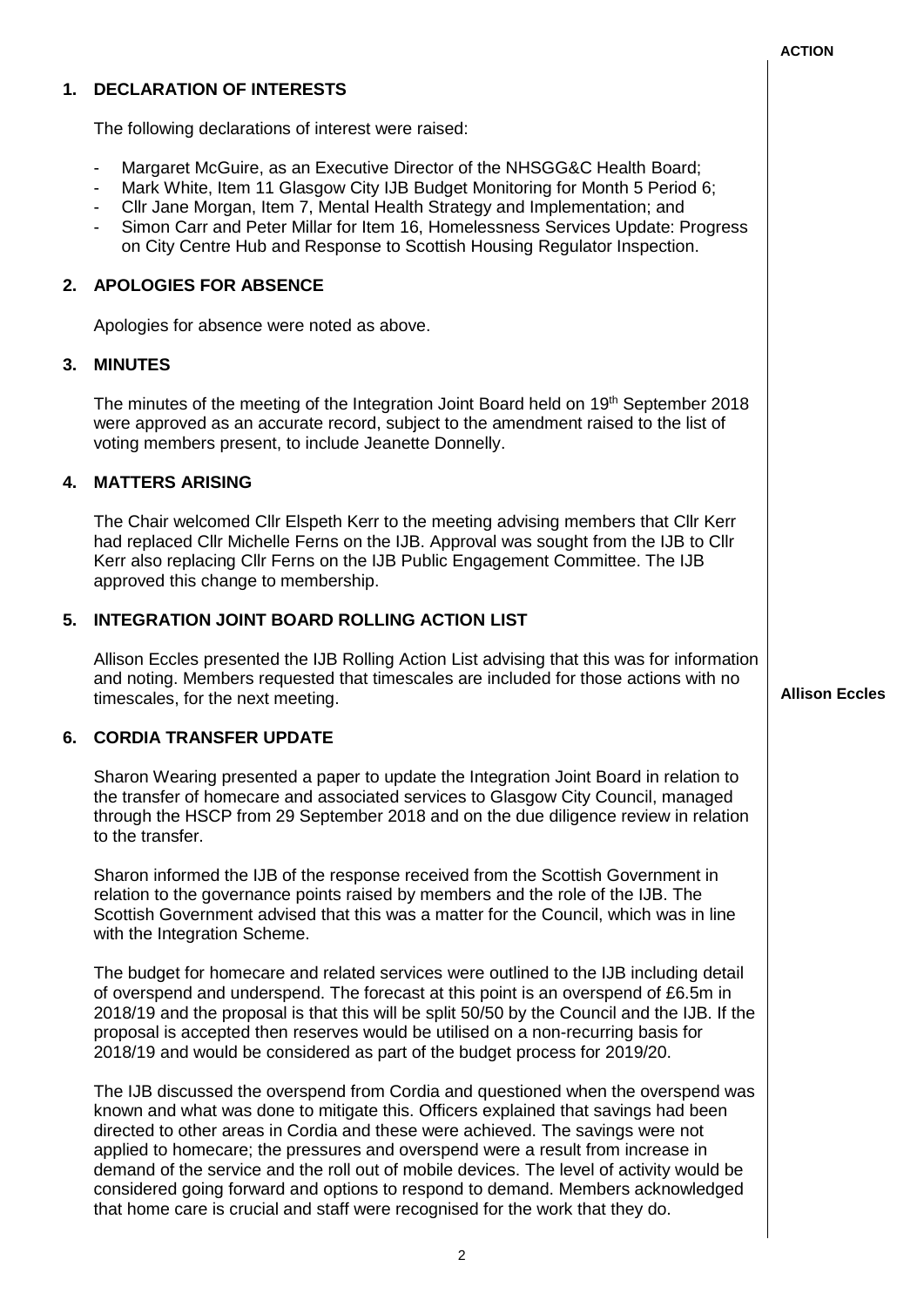The IJB discussed the figures outlined in the report and officers clarified that the projected overspend was £1.8m at the point in time, but that the total year projection to the end of the financial year is £6.5m, which takes account of pressures over the winter period. Officers stated that this is a projection and could change.

There would also be monitoring of the cost of pension enrolment over the next few months; this would be funded on a recurring basis from the Council. Officers also clarified that the Council received no return from the transfer.

The direction outlined in the report to the IJB advised that this would be reviewed in April 2019; but officers explained that this would also be reviewed at each meeting through the budget monitoring report.

It was also reported that the Integration Scheme was due to be reviewed in 2021 and members can raise any proposed amendments through their respective Health Board and Council processes.

## *The Integration Joint Board:*

- *a) noted the views of the Scottish Government in relation to the governance points raised;*
- *b) agreed to split the overspend on homecare services on a 50/50 basis with the Council for this financial year and the funding required going forward for 2019/20 onwards will be considered as part of the 2019/20 revenue budget exercise by the Council;*
- *c) noted that the above proposal if accepted by the IJB would utilise reserves on a non-recurring basis for 2018/19 financial year; and*
- *d) noted that the Council have confirmed they will meet the full cost of harmonisation and auto enrolment and the budget will be transferred to the IJB once the full implications for each service is known.*

# **7. MENTAL HEALTH STRATEGY AND IMPLEMENTATION**

Jackie Kerr presented a paper to advise the Integration Joint Board on the development and implementation of the Mental Health Strategy across the City; and to seek approval from the Integration Joint Board for the use of the new Mental Health monies across the City. Glasgow will receive a £5m allocation from the £17m available funding; and a further £5m had been identified for Children's Services across the country. A high level implementation plan for 2018/19 was appended to the report and the allocation of the funding for each of these areas of development was outlined in appendix 2. The productivity programme was also outlined to the IJB.

Members discussed the report and the level of resource available to children within primary schools; and queried what age mental health issues could be identified in this group. Members also questioned if there was the intention to introduce CAMHS at a younger age, than secondary school age.

Dr Michael Smith observed that the Coia Review was considering the appropriate role of CAMHS in responding to problems presenting during childhood and adolescence. CAMHS had an important role to play, but not all problems were best responded to with a clinical model. Social care, education and health services were aware of the need to rethink this potential service gap. Glasgow City HSCP staff would continue to work with the Coia Review. The role of school nurses was also discussed, but that a multidisciplinary response was required. The IJB agreed that a development session would take place to feed in to the Coia review.

Members referred to the EQIA process and requested that officers be mindful of equalities groups when developing services. Officers explained that an EQIA was completed for the whole programme and that there would be a detailed EQIA for specific aspects of the programme.

**David Williams**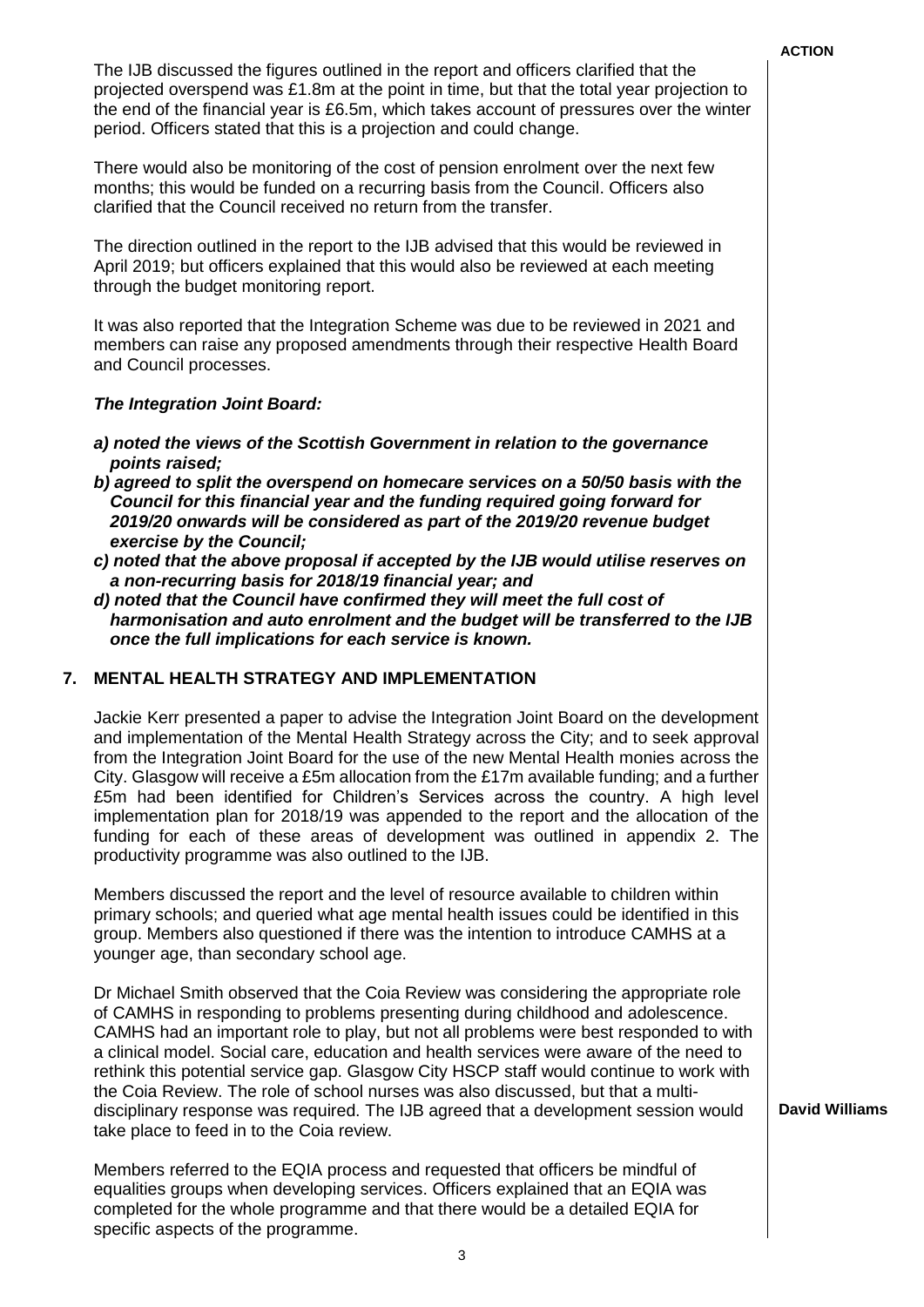Members also discussed partnership working and of ensuring connectivity between partners and programmes of work. Officers acknowledged this and advised that there was joint partnership working through various structures. A Programme Management Board was also established with representatives from each of the six IJBs; and that the programme manager would oversee workstreams and ensure no duplication.

## *The Integration Joint Board:*

- *a) noted the proposals outlined in this report;*
- *b) approved the plans for the use of the new Mental Health funding across the City and the City's contribution to Board wide initiatives; and*
- *c) requested a further report in November 2019 on the progress of the implementation plan.*

## **8. TENDER FOR A SPECIALIST CARE HOME SERVICE TO SUPPORT PEOPLE WITH LEARNING DISABILITIES REQUIRING COMPLEX CARE**

Sharon Wearing presented a paper to inform the IJB of the intention to proceed with an open tender for a 15 person specialist care home for adults with learning disabilities requiring complex care.

David Williams advised that he was aware of some anxieties regarding the report and the reference to residential care. David explained that this was due to registration requirements with the Care Inspectorate and categories of care when registering the service. David assured the IJB that this was not the type of facility that would be built; that officers were seeking to commission a centralised unit with bedrooms in 4/5 wings and this would be a bespoke care environment for a specific the group of individuals. David further explained that the group of individuals had very complex care needs and could not be supported in their own tenancies, this had been tried and failed for a number of them; and that a hospital environment was also not suitable for their needs. The facility is proposed to add to the level of support facilities within the city; and the proposal provides an opportunity for a social care model of care for this specific group.

Officers further advised that there would be consultation with the individuals' carers; and that no individual would be forced to move to the specialist care home. A planning process would also be adhered to. The IJB were assured that this proposed model of care was not re-institutionalisation.

Officers also highlighted that the care of children and young people and over 65 years in residential care environments was not raised as an issue, and that caution had to be taken to ensure that the provision proposed was not misinterpreted.

Officers also stated the importance of people having access to a social environment and not solely clinical care and paid staff.

Members thanked David for this input and stated that this should have been clearer within the report.

Members discussed the paper and outlined the following:

- Concern was raised that the verbal assurance provided was not detailed within the report;
- The pros and cons of the service proposal were not shown or evidence provided; and that more detail was required on successes and failures of models:
- Concern was noted that the commissioning process would begin before consultation took place;
- That there was no financial information detailed within the report, nor the detail of the provision;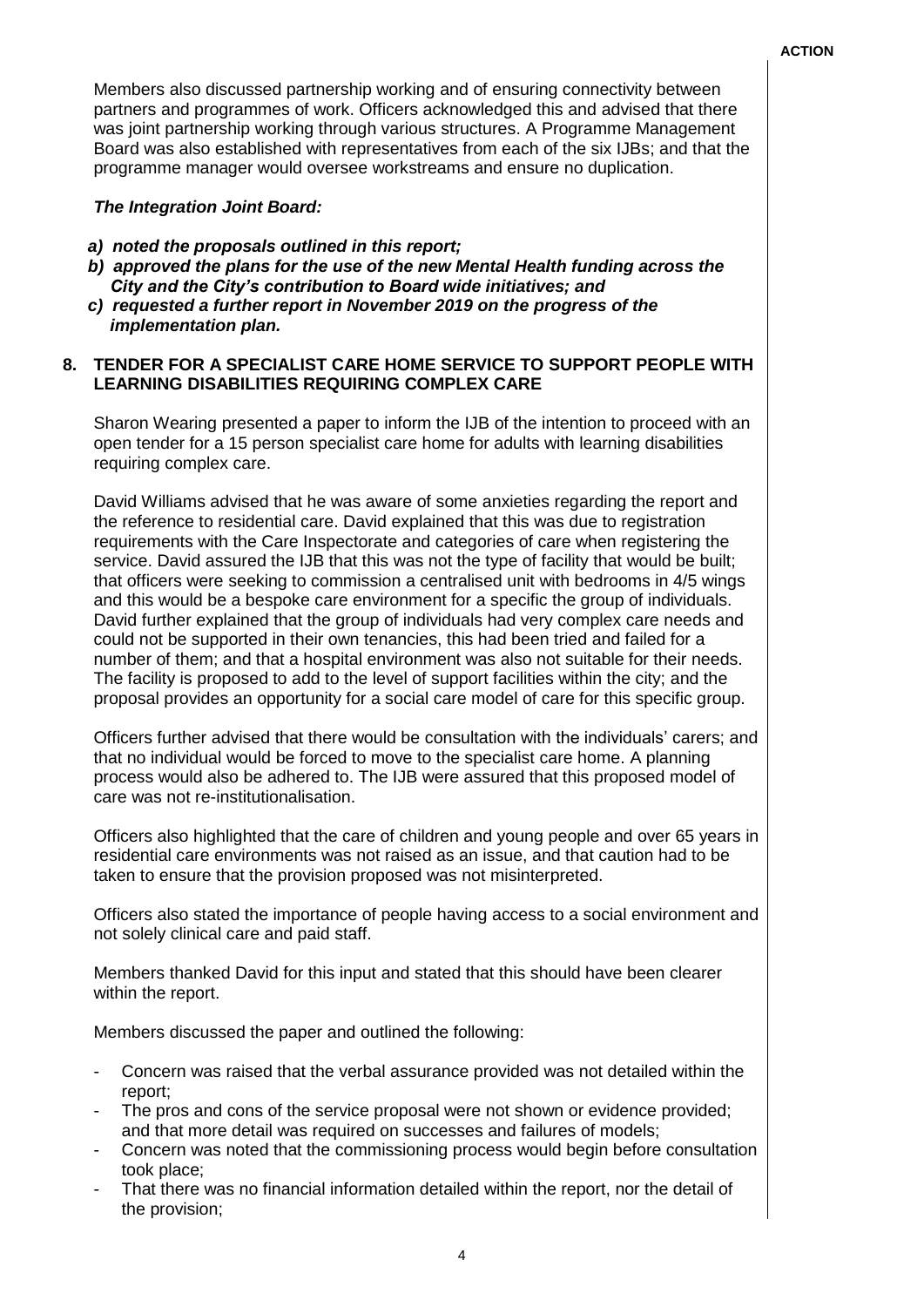- Requested that there be a two stage process, that officers should come back to the IJB with proposals on the tender process;
- That case studies should have been included in the report to give the IJB an understanding of the complexity of the individuals involved;
- That an example image of the type of accommodation proposed should have been shared with the IJB to allow them to understand the environment for the individuals';
- Cllr Hunter advised that she had received an email from IJB member, Anne Marie Monaghan who had advised that she could not support the paper. Cllr Hunter would update Anne Marie on discussions that had taken place; and
- The Independent Sector representative credited the IJB for having this difficult discussion and that this proposal should be supported as it is an important development; and agreed that more detailed work was required before the tender process.

Officers acknowledged the concerns and comments raised by members; and advised that they were working with staff and colleagues to move forward and do something differently for this group of individuals who were delayed in hospitals for the past 3-4 years and could not be supported within their own homes. Also to provide an environment that met their level of needs and responded to isolation. Officers acknowledged that case studies incorporated in the report would have been beneficial for members.

Officers further advised that there needed to be agreement to go to tender to identify what providers could offer; and stated that it was a matter for the Council to award the contract.

Members discussed the possibility of working with RSLs and Patrick Flynn advised that he was happy to discuss the potential for funding and advise on design and regenerational issues around any potential site for the service.

The IJB agreed that the process could be approved but that detail of the provision would be presented to a future IJB.

The IJB agreed that recommendation (b) of the report would be amended to *'direct the Council to advertise the requirement for a 15 bed specialist care home to support people with learning disabilities requiring complex care, and provide an options paper back to the IJB once the procurement exercise is complete.'*

## *The Integration Joint Board:*

- *a) noted the contents of this report; and*
- *b) directed the Council to advertise the requirement for a 15 bed specialist care home to support people with learning disabilities requiring complex care, and provide an options paper back to the IJB once the procurement exercise is complete.*

#### **9. CHANGES TO FRAIL ELDERLY CONTINUING CARE: IMPLEMENTATION OF THE SCOTTISH GOVERNMENT GUIDANCE ON HOSPITAL BASED COMPLEX CARE**

David Williams presented a paper to update the Integration Joint Board on the work which has been led by HSCP's across Greater Glasgow and Clyde to implement the Scottish Government Guidance on Hospital Based Complex Care. The paper set out the range and type of facilities and the models contained within the NHS Continuing Care beds; this was reported as a complexity of arrangements which were managed by the six HSCPs. The paper had also been presented to the Acute Services Committee.

The IJB were informed of the proposed implementation plan for Glasgow and the financial framework and risks in shifting the balance of care.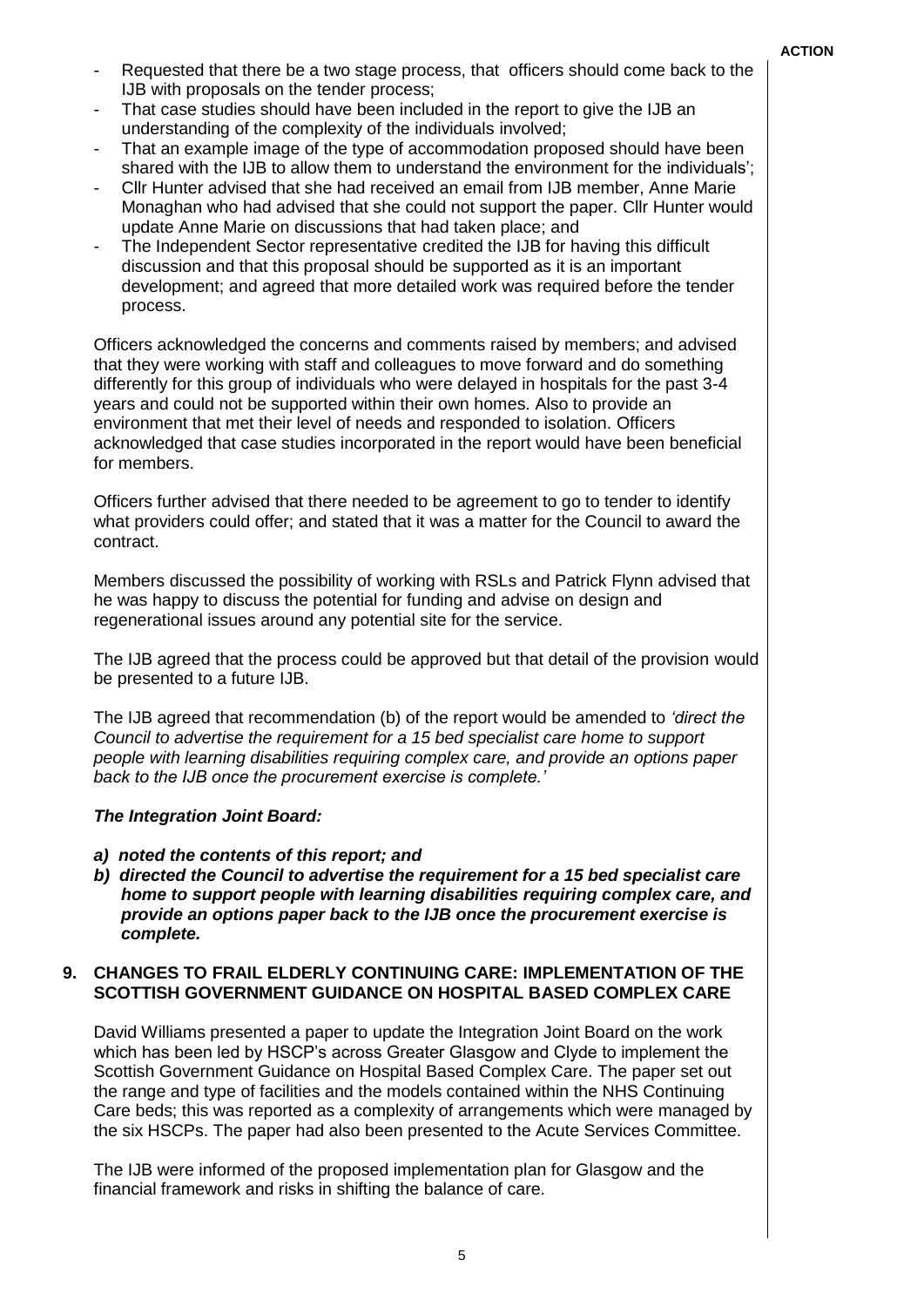## *The Integration Joint Board:*

- *a) approved the proposed implementation plan for Glasgow City including the proposed financial framework; and*
- *b) noted the proposed implementation plan for the remaining Greater Glasgow and Clyde area.*

## **10. ACQUIRED BRAIN INJURY UNIT – GREENFIELD PARK**

Sharon Wearing presented a paper to advise the Integration Joint Board of the outcome of Service Review of the Acquired Brain Injury unit at Greenfield Park Care Home (Westerfields unit) and to seek approval of a fee rate uplift and contract extension.

#### *The Integration Joint Board:*

*a) endorsed a fee rate uplift to £1,188.50 per individual per week for 2018/19 (total additional commitment of £72,739.48 fye), backdated NCHC uplift for 2017/18 at a cost of £77,615.02 and 2016/17 at a cost of £33,569.79; and b) approved and directed Glasgow City Council to progress appropriate contractual arrangements for a further 3 years.*

## **11. GLASGOW CITY INTEGRATION JOINT BOARD BUDGET MONITORING FOR MONTH 5 / PERIOD 6**

Sharon Wearing presented a paper to outline the financial position of the Glasgow City Integration Joint Board as at 31 August 2018 (Health) and 31 August 2018 (Council), and highlight any areas of budget pressure and actions to mitigate these pressures. The summary position was net expenditure of £0.059m less than budget to date. The budget changes were outlined; and the detail of the offer from the Health Board on the setaside budget for 2018/19, which is £793.120m at 30 September 2018. National discussions for the set-aside budget continued for the next financial year. The IJB was informed on the status of the transformation programme and also reasons for budget variances. Prescribing is showing a breakeven position for Month 5, but this would be closely monitored as this was expected to fluctuate in response to issues with short supply. The biggest risk to prescribing was in relation to Brexit.

Members requested that appendix 2 of the offer letter from the Health Board is circulated to the IJB; and that members are advised of the HCH acronym, detailed in the table at appendix 1 of the letter.

Members also referred to the overspend resulting from vacancies and sickness and sought assurance that progress was being made in recruitment and retention. Officers explained that recruitment was being progressed and that there was some turnover due to other establishments seeking the same type of resource, which was in short supply. Officers provided reassurance that posts would be filled timeously.

#### *The Integration Joint Board:*

- *a) noted the contents of this report;*
- *b) approved the budget changes noted in section 3; and*
- *c) agreed to accept the delegated Budget from NHS Greater Glasgow and Clyde for 2018-19 (Appendix 2); and*
- *d) delegated a budget to NHS Greater Glasgow and Clyde of £793.120m and direct that this budget is spent in line with the strategic plan of the Integration Joint Board; and*
- *e) noted the summary of current Directions (Appendix 3).*

#### **Sharon Wearing**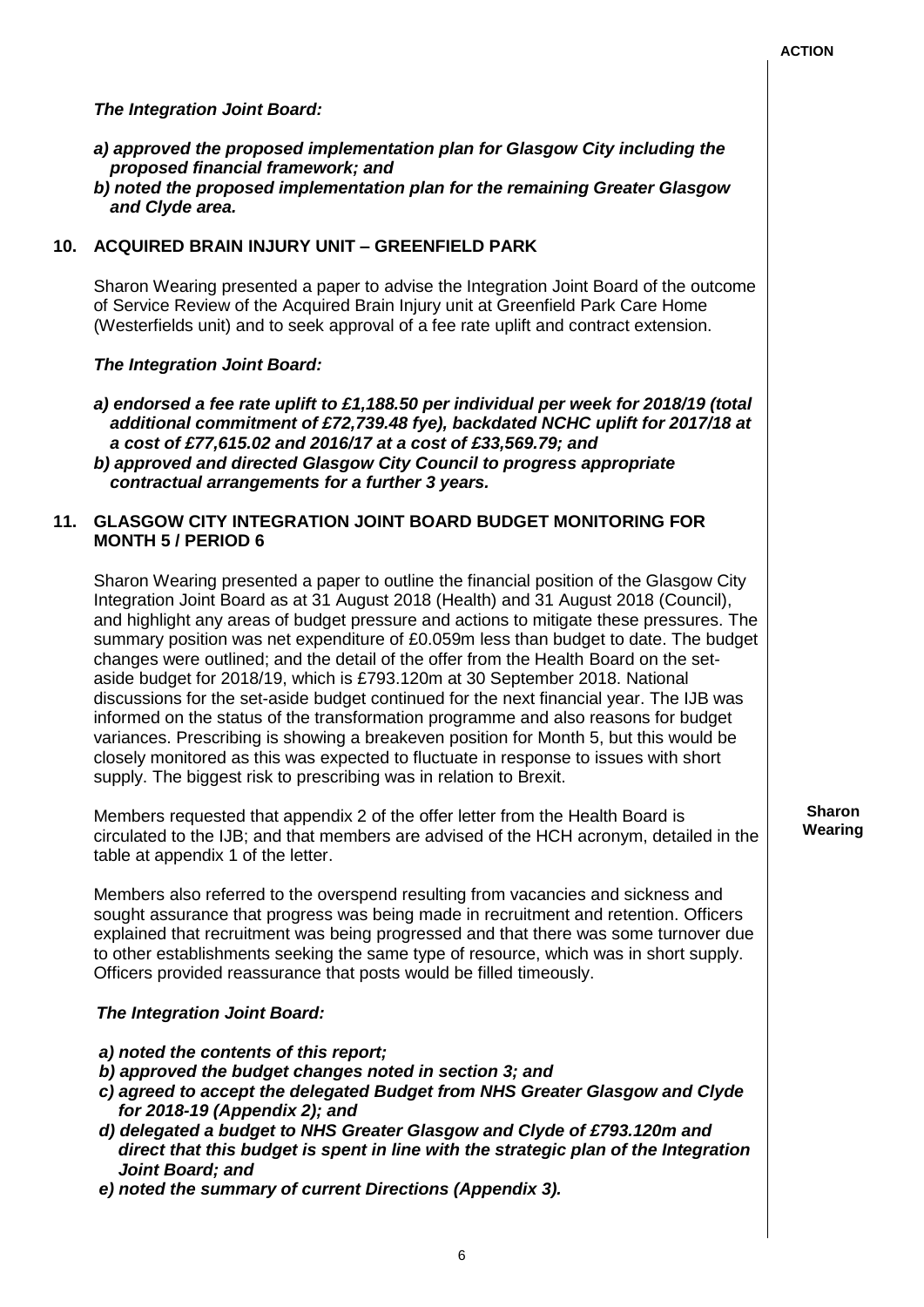|     |                                                                                                                                                                                                                                                                                                                                                                                                                                                                                                                                                                                                               | <b>ACTION</b>         |
|-----|---------------------------------------------------------------------------------------------------------------------------------------------------------------------------------------------------------------------------------------------------------------------------------------------------------------------------------------------------------------------------------------------------------------------------------------------------------------------------------------------------------------------------------------------------------------------------------------------------------------|-----------------------|
|     | 12. GLASGOW CITY INTEGRATION JOINT BOARD DRAFT STRATEGIC PLAN 2019-<br>2022                                                                                                                                                                                                                                                                                                                                                                                                                                                                                                                                   |                       |
|     | David Williams presented a paper to seek approval to begin consultation on the draft<br>Glasgow City Integration Joint Board Strategic Plan for 2019-22. It was previously<br>agreed by the IJB that the plan would be reviewed as scheduled, at the end of the initial<br>Plan of 2016-19; this work was now ongoing.                                                                                                                                                                                                                                                                                        |                       |
|     | Officers advised that due to the IJB being postponed, an initial event had taken place on<br>$6th$ November 2018, prior to the paper being presented. The event was well attended by<br>staff, service users and the private and voluntary sector. Officers welcomed members to<br>advise of any gaps in the plan and these would be taken in to account. There were<br>further consultation events scheduled, as well consultation through the use of<br>questionnaires and social media. The IJB was also asked to take the Draft Plan through<br>their own groups/structures and encourage response.       |                       |
|     | Members asked that challenges in relation to performance be included in the plan.                                                                                                                                                                                                                                                                                                                                                                                                                                                                                                                             | <b>Allison Eccles</b> |
|     | The Health Care Users representative advised that members of the Locality<br>Engagement Forum would be attending the consultation sessions and were positive<br>towards contributing to the Draft Plan.                                                                                                                                                                                                                                                                                                                                                                                                       |                       |
|     | <b>The Integration Joint Board:</b>                                                                                                                                                                                                                                                                                                                                                                                                                                                                                                                                                                           |                       |
|     | a) approved the draft Strategic Plan 2019-22 for consultation.                                                                                                                                                                                                                                                                                                                                                                                                                                                                                                                                                |                       |
| 13. | <b>ANNUAL RISK MANAGEMENT REVIEW 2017/18</b>                                                                                                                                                                                                                                                                                                                                                                                                                                                                                                                                                                  |                       |
|     | Allison Eccles presented a report to provide an annual summary to the Integration Joint<br>Board on the risk management activity and risk registers maintained within the Glasgow<br>City Health & Social Care Partnership (GCHSCP) during 2017/18. Allison advised that<br>the Strategy had been reviewed and updated; and was approved in January. Sections<br>four to seven of the report detailed the changes to the risk registers of the IJB, Social<br>Work and Health.                                                                                                                                |                       |
|     | The Integration Joint Board:                                                                                                                                                                                                                                                                                                                                                                                                                                                                                                                                                                                  |                       |
|     | a) noted the content of this report, and;<br>b) noted the attached Integration Joint Board, Social Work and Health risk<br>registers.                                                                                                                                                                                                                                                                                                                                                                                                                                                                         |                       |
| 14. | <b>WINTER PLANNING 2018/19</b>                                                                                                                                                                                                                                                                                                                                                                                                                                                                                                                                                                                |                       |
|     | Stephen Fitzpatrick presented a report to update the Integration Joint Board on the<br>Winter Planning arrangements for 2018/19. The plan had been produced jointly with the<br>six HSCPs and Acute; and had been submitted to the Scottish Government.                                                                                                                                                                                                                                                                                                                                                       |                       |
|     | The Scottish Government had issued winter planning guidance on improvements to be<br>made this year. The Health Board received £2.1m to support the delivery of the plan for<br>2018/19; which was significantly less than previous years. Detail of where the funding<br>would be allocated was awaited. There were also plans in place to improve and offset<br>demand in the Acute system. The priorities for Glasgow were outlined and new ways of<br>working would be explored, board-wide, as detailed at section 3.2. The increase in<br>intermediate care beds for six months is a temporary measure. |                       |
|     | The Integration Joint Board:                                                                                                                                                                                                                                                                                                                                                                                                                                                                                                                                                                                  |                       |
|     | a) noted the winter planning guidance attached (Appendix 1);                                                                                                                                                                                                                                                                                                                                                                                                                                                                                                                                                  |                       |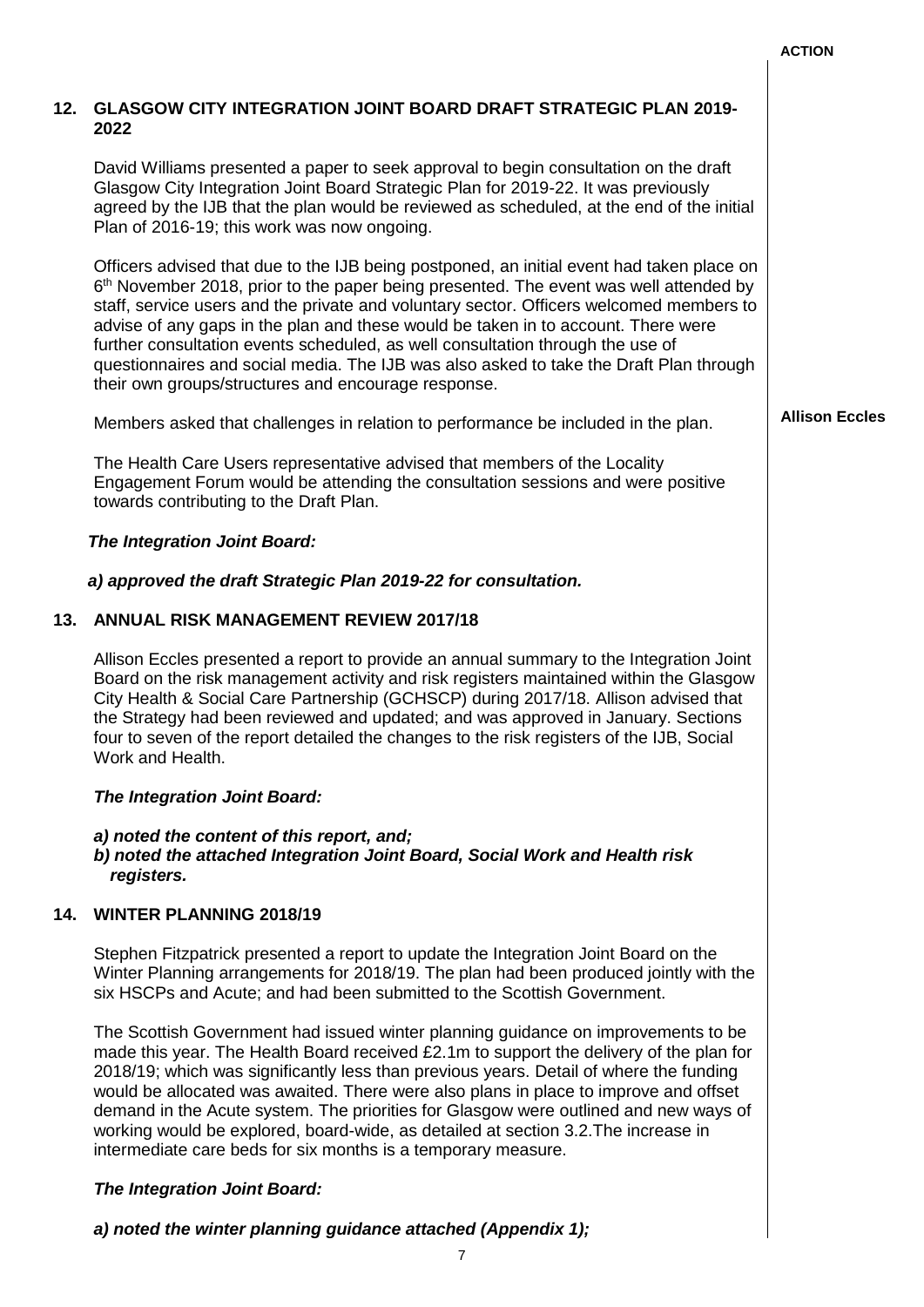|     |                                                                                                                                                                                                                                                                                                                                                                                                                                                                                                                                                                                                                                                                                                                                             | <b>ACTION</b>                |
|-----|---------------------------------------------------------------------------------------------------------------------------------------------------------------------------------------------------------------------------------------------------------------------------------------------------------------------------------------------------------------------------------------------------------------------------------------------------------------------------------------------------------------------------------------------------------------------------------------------------------------------------------------------------------------------------------------------------------------------------------------------|------------------------------|
|     | b) noted the draft Greater Glasgow & Clyde plan attached (Appendix 2) as<br>submitted to Scottish Government; and<br>c) noted the further work underway with other HSCPs to finalise the winter plan<br>by the end of October 2018.                                                                                                                                                                                                                                                                                                                                                                                                                                                                                                         |                              |
| 15. | <b>CHIEF SOCIAL WORK OFFICER ANNUAL REPORT 2017/18</b>                                                                                                                                                                                                                                                                                                                                                                                                                                                                                                                                                                                                                                                                                      |                              |
|     | Jackie Kerr presented the annual report from the Chief Social Work Officer for the year<br>2017/18, prepared in line with Scottish Government guidance. The summary of<br>reflections of the key challenges, developments and improvements during the past year<br>were outlined; and the IJB was informed that demand across all care groups remained<br>high. The report also provided reflections on looking forward.                                                                                                                                                                                                                                                                                                                    |                              |
|     | <b>The Integration Joint Board:</b>                                                                                                                                                                                                                                                                                                                                                                                                                                                                                                                                                                                                                                                                                                         |                              |
|     | a) noted the report; and<br>b) noted that it has been submitted to the Scottish Government.                                                                                                                                                                                                                                                                                                                                                                                                                                                                                                                                                                                                                                                 |                              |
| 16. | HOMELESSNESS SERVICES UPDATE: PROGRESS ON CITY CENTRE HUB AND<br><b>RESPONSE TO SCOTTISH HOUSING REGULATOR INSPECTION</b>                                                                                                                                                                                                                                                                                                                                                                                                                                                                                                                                                                                                                   |                              |
|     | Jackie Kerr presented a report to update the Integration Joint Board on the Scottish<br>Housing Regulator (SHR) Report and the draft Action Plan submitted to the SHR in<br>response to their report (Appendix A). The Report also updates on the development and<br>establishment of a multi-agency Hub within the City. The site for the Hub has been<br>identified within the city centre and will be in close proximity to other providers, ensuring<br>a partnership approach and a number of interventions. The evaluation and scrutiny<br>would take place through the Strategic Planning Group. Officers also reported that the<br>Scottish Housing Regulator (SHR) action plan had been progressed and would continue<br>to do so. |                              |
|     | Officers provided feedback from the quarterly meeting with the SHR and of the four<br>performance indicators to be progressed. Officers provided reassurance to the IJB that<br>work was ongoing and significant changes were being made.                                                                                                                                                                                                                                                                                                                                                                                                                                                                                                   |                              |
|     | It was requested that an update be provided to the IJB Finance and Audit Committee on<br>the improvement progress of the four indicators.                                                                                                                                                                                                                                                                                                                                                                                                                                                                                                                                                                                                   | <b>Ann-Marie</b><br>Rafferty |
|     | Peter Millar asked that it be recorded that the Independent Sector was also involved in<br>the co-produced work outlined at section 2.2 of the report.                                                                                                                                                                                                                                                                                                                                                                                                                                                                                                                                                                                      |                              |
|     | The Integration Joint Board:                                                                                                                                                                                                                                                                                                                                                                                                                                                                                                                                                                                                                                                                                                                |                              |
|     | a) noted the contents of the report.                                                                                                                                                                                                                                                                                                                                                                                                                                                                                                                                                                                                                                                                                                        |                              |
| 17. | <b>SHELTERED HOUSING PROVISION CHANGES - IMPACT ON CAPITAL COSTS</b><br><b>FOR HOUSING ASSOCIATIONS</b>                                                                                                                                                                                                                                                                                                                                                                                                                                                                                                                                                                                                                                     |                              |
|     | Patrick Flynn presented a report to inform the Integration Joint Board on the capital cost<br>impacts arising from the changes in housing support services provided to sheltered<br>housing services agreed by the IJB in March 2017. These changes followed on from<br>initial housing support funding reductions in 2015. The remodelling consequences on<br>capital costs were outlined and the IJB informed that officers did not envisage that any<br>costs would come back to the HSCP and that these would be managed by the Housing<br>Investment Group.                                                                                                                                                                            |                              |
|     | <b>The Integration Joint Board:</b>                                                                                                                                                                                                                                                                                                                                                                                                                                                                                                                                                                                                                                                                                                         |                              |
|     | a) noted the report.                                                                                                                                                                                                                                                                                                                                                                                                                                                                                                                                                                                                                                                                                                                        |                              |
|     |                                                                                                                                                                                                                                                                                                                                                                                                                                                                                                                                                                                                                                                                                                                                             |                              |